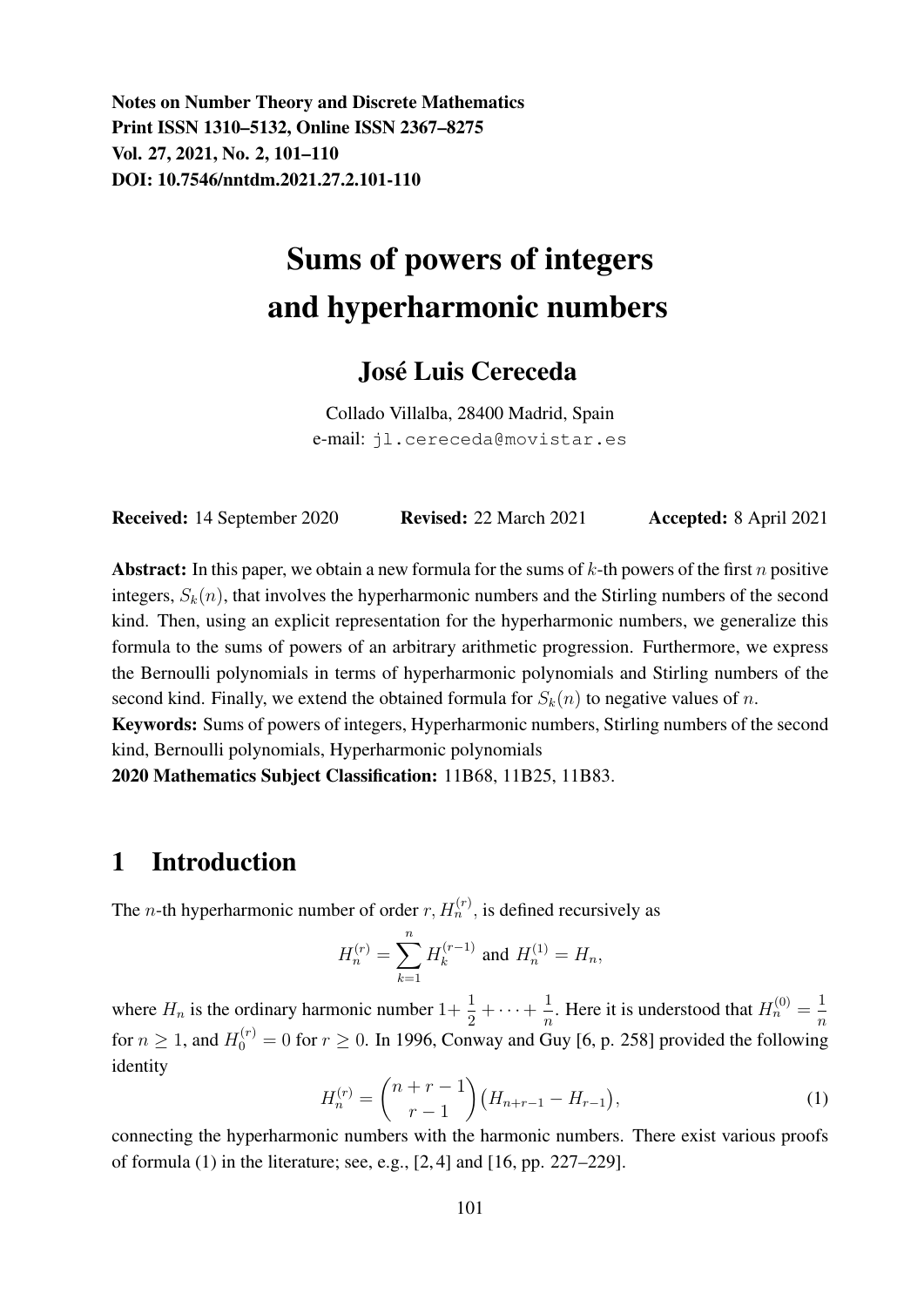In this paper, we obtain a new formula for the sums of powers of the first  $n$  positive integers,  $S_k(n) = 1^k + 2^k + \cdots + n^k$ , in terms of hyperharmonic numbers and Stirling numbers of the second kind  $\begin{Bmatrix} k \\ j \end{Bmatrix}$ . Specifically, in Section 2, we establish the following theorem.

**Theorem 1.1.** *For any integers*  $k \geq 0$  *and*  $n \geq 1$ *, we have* 

$$
S_k(n) = \frac{(-1)^{k+1}}{k+1} \sum_{j=1}^{k+1} (-1)^j j! \begin{Bmatrix} k+1 \\ j \end{Bmatrix} \left( H_{j+1}^{(n)} - \frac{1}{j+1} \right). \tag{2}
$$

As will become clear below,  $H_{j+1}^{(n)}$  is a polynomial in n of degree j. Then, in Section 3, using the explicit representation for the hyperharmonic numbers given in (11), we generalize formula (2) to the sums of powers of the terms of an arithmetic progression with first term  $r$  and common difference m

$$
S_k^{r,m}(n) = \sum_{j=1}^n (r + (j-1)m)^k,
$$
\n(3)

where m and r are assumed to be integer variables with  $m \ge 1$  and  $r \ge 0$ . Furthermore, in Section 4, we express the Bernoulli polynomials  $B_k(x)$  in terms of the hyperharmonic polynomials  $\mathcal{H}_j(x) := H_{j+1}^{(x-1)}$ ,  $j = 0, 1, \ldots, k$ , and the Stirling numbers of the second kind (see equation (19)). Finally, in Section 5, we extend the above formula in equation (2) to negative values of  $n$ by making use of the definition of hyperharmonic numbers of negative order set forth by Dil and Muniroğlu in [9].

#### 2 Proof of Theorem 1.1

Next, we detail the proof of Theorem 1.1.

*Proof.* We start with the following polynomial formula for  $S_k(n)$ ; see, e.g., [11, Equation (7.5)]:

$$
S_k(n) = \sum_{j=1}^k a_{k,j} \binom{n+j}{j+1}, \quad k \ge 1,
$$
 (4)

where the coefficients  $a_{k,j}$  are given by

$$
a_{k,j} = (-1)^{k-j} j! \begin{Bmatrix} k \\ j \end{Bmatrix}.
$$
\n
$$
(5)
$$

For convenience, we can think of  $n$  as being a continuous variable. This is justified by the fact that, as is well-known, for fixed k there is exactly one polynomial  $S_k(x)$  in x such that  $S_k(x) = 1^k + 2^k + \cdots + x^k$  whenever x is a positive integer (see, e.g., [14, Theorem 1] and [18]). Keeping this in mind, we invoke the following elementary result according to which (see, e.g., [18, 21, 23]):

$$
S'_{k}(n) = \frac{\mathrm{d}S_{k}(n)}{\mathrm{d}n} = kS_{k-1}(n) + (-1)^{k}B_{k}, \quad k \ge 1,
$$
\n(6)

where the  $B_k$ 's are the Bernoulli numbers [1]. Thus, recalling the rule for the derivative of a product of functions  $h_1(x)$ ,  $h_2(x)$ , ...,  $h_j(x)$ ,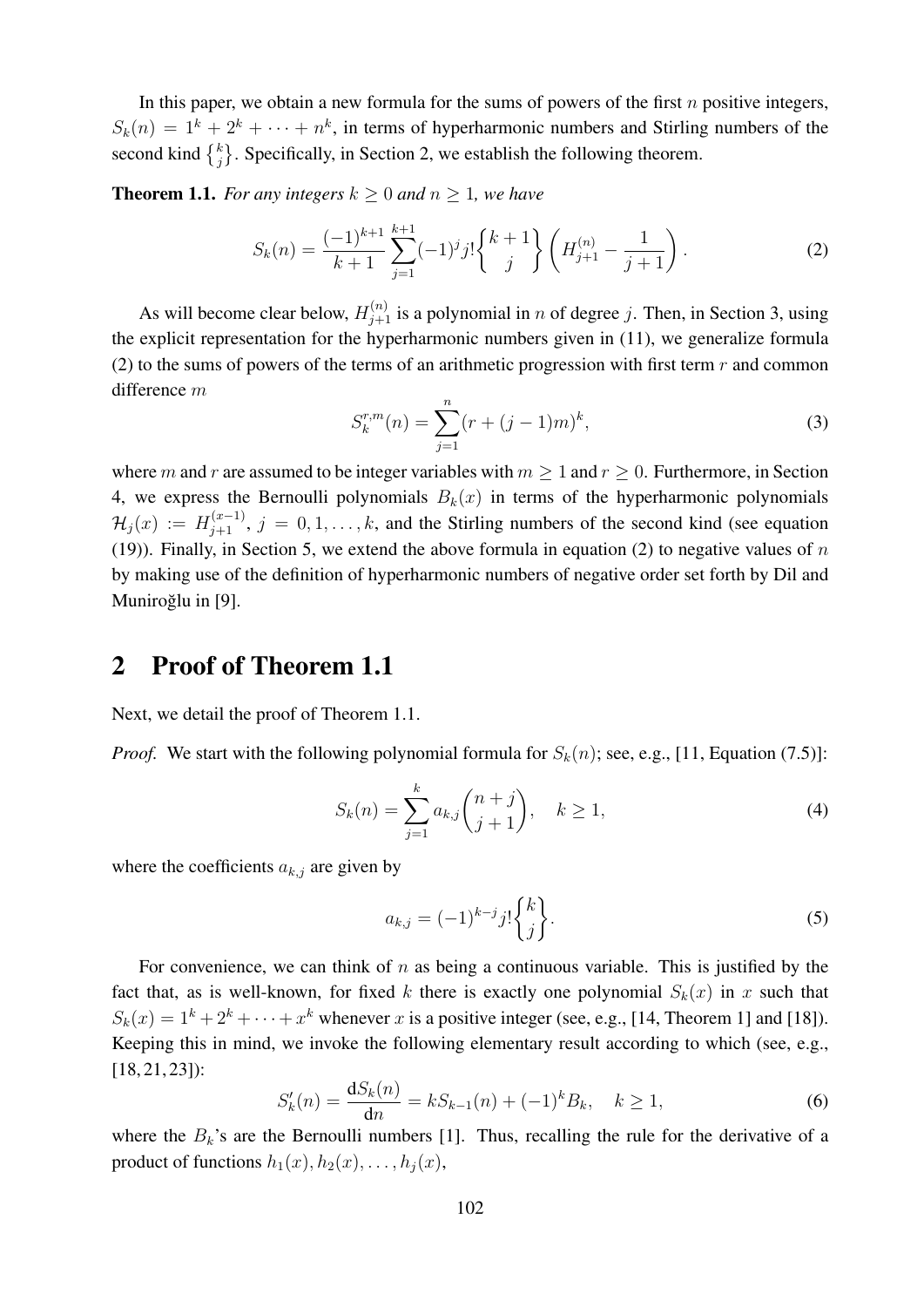$$
\frac{\mathrm{d}}{\mathrm{d}x}\left(\prod_{i=1}^j h_i(x)\right) = \left(\prod_{i=1}^j h_i(x)\right)\left(\sum_{i=1}^j \frac{h'_i(x)}{h_i(x)}\right),\,
$$

and differentiating each side of equation  $(4)$  with respect to n, we obtain

$$
S'_{k}(n) = \frac{d}{dn} \left( \sum_{j=1}^{k} a_{k,j} {n+j \choose j+1} \right)
$$
  
= 
$$
\sum_{j=1}^{k} \frac{a_{k,j}}{(j+1)!} \frac{d}{dn} \left( \prod_{i=0}^{j} (n+i) \right)
$$
  
= 
$$
\sum_{j=1}^{k} \frac{a_{k,j}}{(j+1)!} \left( \prod_{i=0}^{j} (n+i) \right) \sum_{i=0}^{j} \frac{1}{n+i}
$$
  
= 
$$
\sum_{j=1}^{k} a_{k,j} {n+j \choose j+1} (H_{n+j} - H_{n-1}).
$$

By virtue of identity (1), the last equation reduces to

$$
S'_{k}(n) = \sum_{j=1}^{k} a_{k,j} H_{j+1}^{(n)}, \quad k \ge 1.
$$
 (7)

Now, combining equations (7), (6), and (5), and renaming the index k as  $k + 1$ , yields

$$
S_k(n) = \frac{(-1)^{k+1}}{k+1} \left( \sum_{j=1}^{k+1} (-1)^j j! \begin{Bmatrix} k+1 \\ j \end{Bmatrix} H_{j+1}^{(n)} - B_{k+1} \right), \quad k \ge 0.
$$
 (8)

On the other hand, since  $S_k(0) = 0$ , and noting that  $H_{j+1}^{(0)} = \frac{1}{j+1}$  $\frac{1}{j+1}$ , from (8) we deduce that

$$
B_{k+1} = \sum_{j=1}^{k+1} (-1)^j \frac{j!}{j+1} \begin{Bmatrix} k+1 \\ j \end{Bmatrix}.
$$
 (9)

Therefore, from (9) and (8), we finally get (2).

**Remark 2.1.** Let  $D_x$  be the derivative operator with respect to x, i.e.,  $D_x f(x) = \frac{d}{dx} f(x)$ . *The above proof of Theorem 1.1 involves essentially an application of the formula giving the* hyperharmonic number  $H_n^{(r)}$  as the derivative of a binomial coefficient, namely (see [4, Section *3] and [9, Proposition 11])*

$$
D_x \binom{x+n+r-1}{n} \bigg|_{x=0} = H_n^{(r)},
$$

*which is in turn a generalization of the equation [19, Equation (8)] (see also [10, Equation (Z.60)])*

$$
D_x \binom{x+n}{n} \bigg|_{x=0} = H_n.
$$

 $\Box$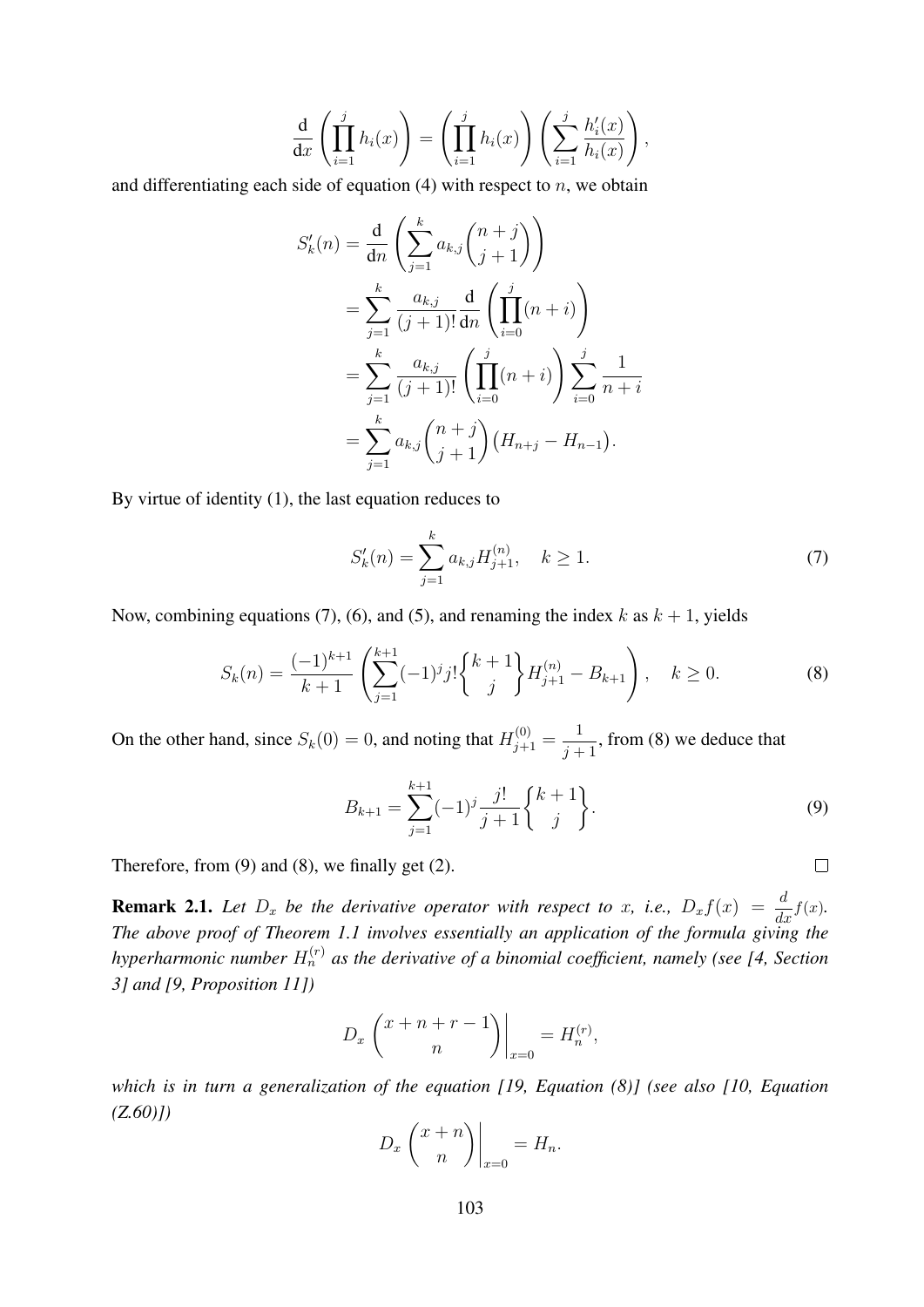Remark 2.2. *Equation* (9) *is a well-known property of the Bernoulli numbers (see, e.g., [20]).* **Remark 2.3.** *Letting*  $n = 1$  *in equation* (8) *yields the identity* 

$$
B_k = (-1)^{k+1}k + \sum_{j=0}^k (-1)^j j! \binom{k}{j} H_{j+1}, \quad k \ge 0.
$$

As a simple example illustrating Theorem 1.1, we may use equation (2) to calculate  $S_3(n)$ . **Example 2.4.** *For*  $k = 3$ *, equation* (2) *reads as* 

$$
S_3(n) = \frac{1}{4} \sum_{j=1}^{4} (-1)^j j! \binom{4}{j} \left( H_{j+1}^{(n)} - \frac{1}{j+1} \right)
$$
  
=  $6H_5^{(n)} - 9H_4^{(n)} + \frac{7}{2}H_3^{(n)} - \frac{1}{4}H_2^{(n)} + \frac{1}{120}.$  (10)

In order to evaluate the involved hyperharmonic numbers  $H_i^{(n)}$  $j^{(n)}_j$ , it is useful to employ the following *explicit formula derived in [2, Theorem 1] and, additionally, in [7, Theorem 5]*

$$
H_j^{(n)} = \sum_{t=1}^j \binom{n+j-t-1}{j-t} \frac{1}{t}, \quad n, j \ge 1,\tag{11}
$$

which gives  $H_i^{(n)}$  $\sigma_j^{(n)}$  as a weighted sum of the fractions  $\frac{1}{1}$ ,  $\frac{1}{2}$  $\frac{1}{2}, \ldots, \frac{1}{j}$ j *. From* (11)*, it is easily seen that*  $H_i^{(n)}$  $j^{(n)}$  is a polynomial in n of degree  $j-1$  with leading coefficient  $\frac{1}{(j-1)!}$  and constant term  $\frac{1}{j}$ . *Applying* (11)*, we obtain*

$$
H_2^{(n)} = n + \frac{1}{2},
$$
  
\n
$$
H_3^{(n)} = \frac{1}{2}n^2 + n + \frac{1}{3},
$$
  
\n
$$
H_4^{(n)} = \frac{1}{6}n^3 + \frac{3}{4}n^2 + \frac{11}{12}n + \frac{1}{4},
$$
  
\n
$$
H_5^{(n)} = \frac{1}{24}n^4 + \frac{1}{3}n^3 + \frac{7}{8}n^2 + \frac{5}{6}n + \frac{1}{5}.
$$

*Substituting these expressions into* (10) *and simplifying, we find that, as expected,*  $S_3(n) = \frac{1}{4}n^2(n+1)^2.$ 

**Remark 2.5.** By using equation (11) into (2), we can equivalently express  $S_k(n)$  as a weighted sum of  $\frac{1}{1}, \frac{1}{2}$  $\frac{1}{2}, \ldots, \frac{1}{k+1}$  $\frac{1}{k+1}$  as follows

$$
S_k(n) = \frac{(-1)^{k+1}}{k+1} \sum_{t=1}^{k+1} V_{k,t}(n) \frac{1}{t}, \quad k \ge 0,
$$
\n(12)

*where*

$$
V_{k,t}(n) = \sum_{i=t}^{k+1} (-1)^{i} i! \binom{k+1}{i} \binom{n+i-t}{i+1-t}.
$$
 (13)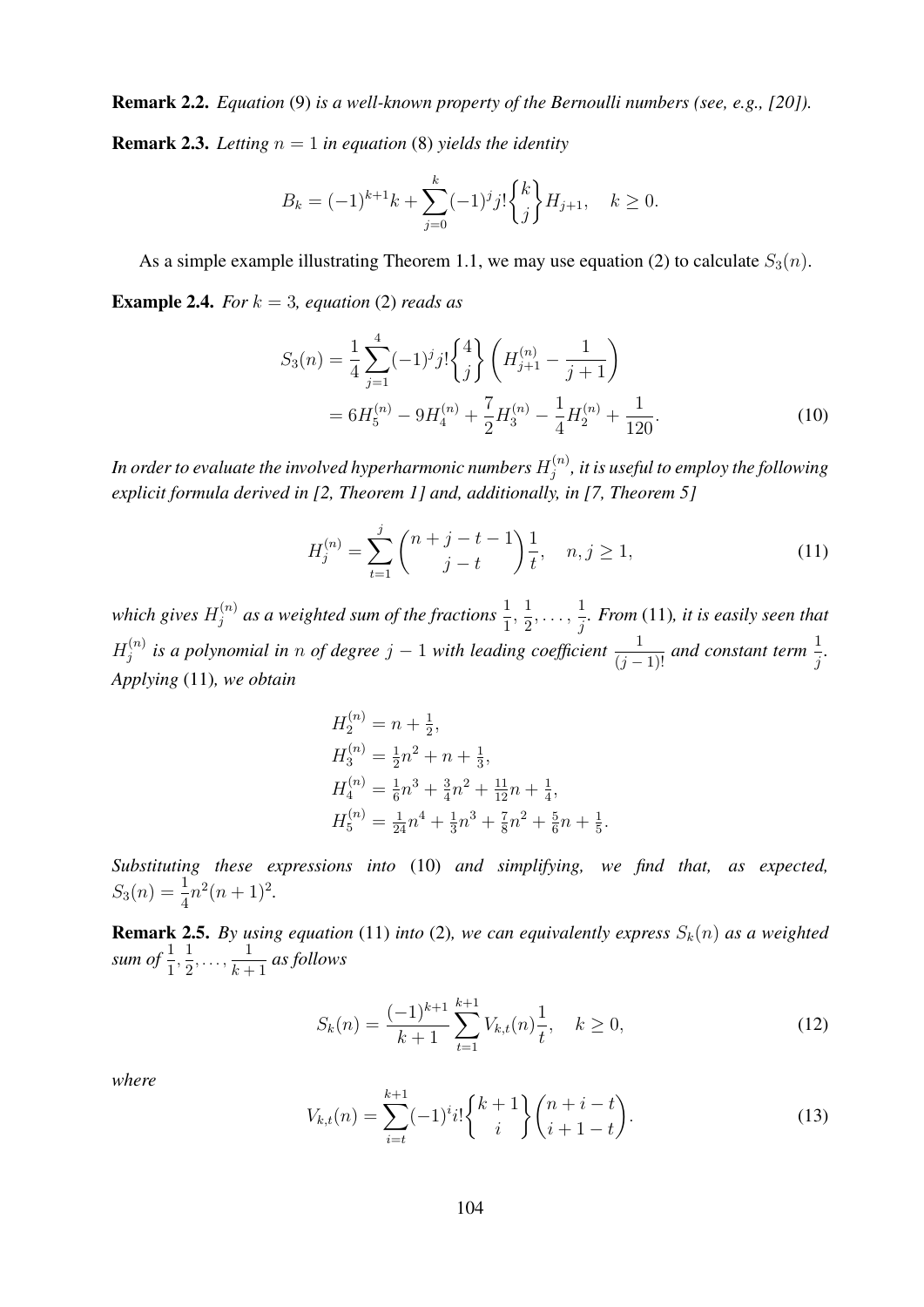**Remark 2.6.** As shown in [2, Theorem 2], the hyperharmonic numbers,  $H_n^{(r)}$ , and the r-Stirling numbers of the first kind,  $\begin{bmatrix} n \\ k \end{bmatrix}$  $\binom{n}{k}_r$ , are related by

$$
H_n^{(r)} = \frac{1}{n!} \begin{bmatrix} n+r \\ r+1 \end{bmatrix}_r.
$$

*Therefore, from Theorem 1.1, we can alternatively write*  $S_k(n)$  *in the form* 

$$
S_k(n) = \frac{(-1)^{k+1}}{k+1} \sum_{j=1}^{k+1} \frac{(-1)^j}{j+1} {k+1 \choose j} \left( {n+j+1 \brack n+1}_{n} - j! \right).
$$
 (14)

*This formula is to be complemented by the following one*

$$
\begin{bmatrix} n+j+1 \ n+1 \end{bmatrix}_n = \sum_{i=1}^{j+1} (i-1)! \binom{j+1}{i} n^{\overline{j+1-i}}, \tag{15}
$$

 $exp$ ressing  $\left[\frac{n+j+1}{n+1}\right]_n$  in terms of the rising factorials  $n^{\overline{j+1-i}},$   $i=1,2,\ldots,j+1.$  Hence, substituting (15) *into* (14)*, we get*

$$
S_k(n) = \frac{(-1)^{k+1}}{k+1} \sum_{j=1}^{k+1} \frac{(-1)^j}{j+1} {k+1 \choose j} \sum_{i=1}^j (i-1)! {j+1 \choose i} n^{\overline{j+1-i}}.
$$

### 3 Generalization of Theorem 1.1

Next, using the representation for the hyperharmonic numbers given in (11), we generalize Theorem 1.1 to the arithmetic progression defined in (3).

**Theorem 3.1.** *For any integers*  $k \geq 0$  *and*  $n \geq 1$ *, we have* 

$$
S_k^{r,m}(n) = (-1)^{k+1} \frac{m^k}{k+1} \sum_{t=1}^{k+1} \left( V_{k,t} \left( n - 1 + \frac{r}{m} \right) - V_{k,t} \left( \frac{r}{m} - 1 \right) \right) \frac{1}{t}, \tag{16}
$$

*where*  $V_{k,t}(n)$  *is the polynomial given in* (13)*.* 

*Proof.* This follows in a rather straightforward way from the following simple but powerful result derived in [12]. Let  $S_k(x)$  denote the unique polynomial in x such that, for all  $n \geq 1$ ,  $S_k(n)$  gives us the sum of powers of the first *n* positive integers (with  $S_k(0) = 0$ ). Then, for any real number  $x$ , it turns out that [12]

$$
\sum_{j=1}^{n} (j+x)^{k} = S_{k}(n+x) - S_{k}(x).
$$
 (17)

Taking  $x = \frac{r}{x}$  $\frac{1}{m}$  –1 in (17) yields

$$
S_k^{r,m}(n) = m^k \left( S_k \left( n - 1 + \frac{r}{m} \right) - S_k \left( \frac{r}{m} - 1 \right) \right).
$$

Hence, using the polynomial formula for  $S_k(n)$  given in (12), we get (16).

**Remark 3.2.** *Equation* (16) *reduces to* (12) *when*  $r = m = 1$ *.* 

 $\Box$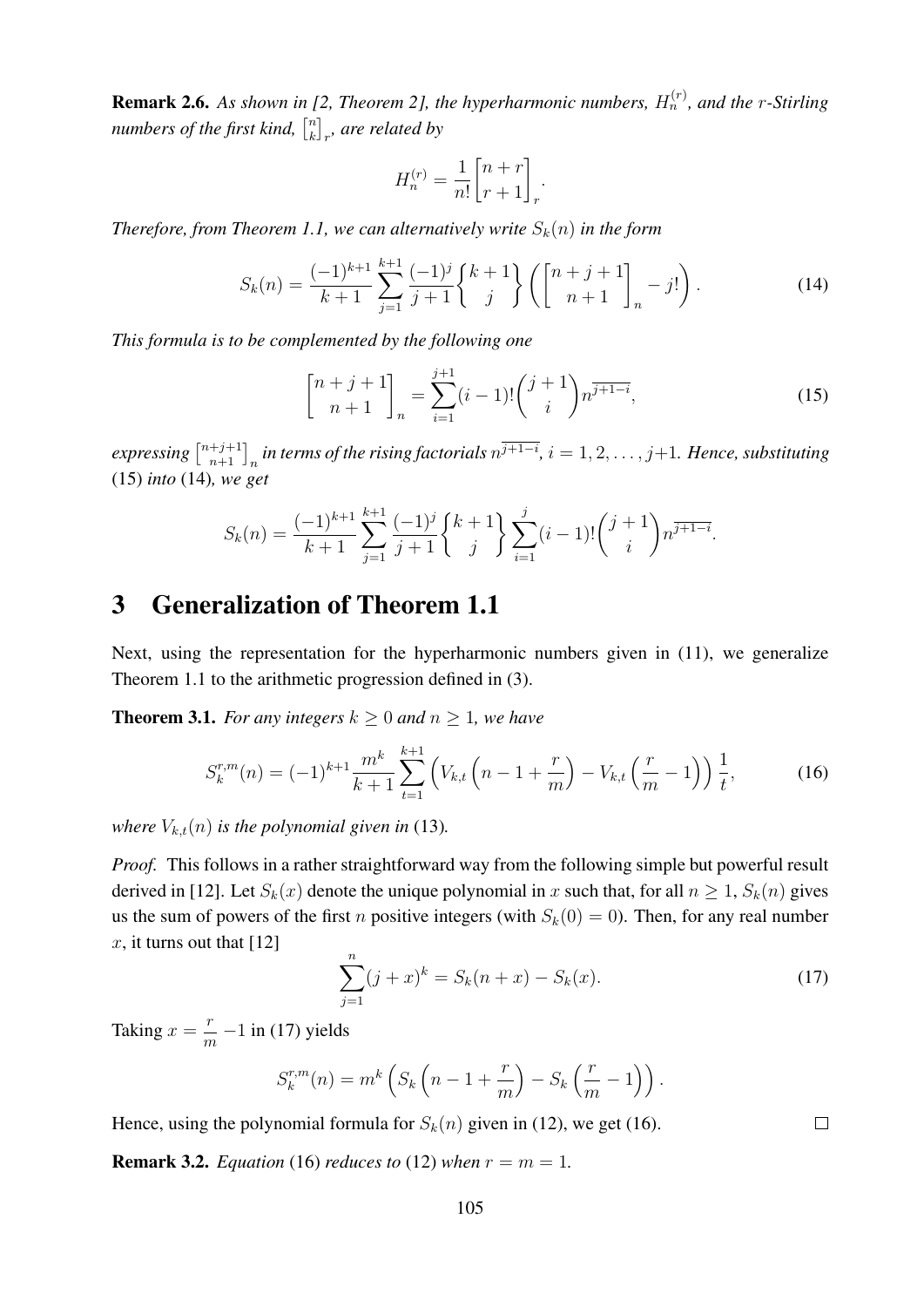#### 4 Bernoulli polynomials

In this section we derive an expression for the Bernoulli polynomials  $B_k(x)$  involving the hyperharmonic polynomials  $\mathcal{H}_j(x) := H_{j+1}^{(x-1)}$ ,  $j = 0, 1, \ldots, k$ , and the Stirling numbers of the second kind. Starting from the well-known relationship between  $S_k(n)$  and  $B_k(n)$ , namely

$$
S_k(n) = \frac{1}{k+1} (B_{k+1}(n+1) - B_{k+1}), \quad k \ge 1,
$$

it follows that  $B'_{k+1}(n+1) = (k+1)S'_{k}(n)$ .

On the other hand, we have that [1]  $B'_{k+1}(n + 1) = (k + 1)B_k(n + 1)$ . Therefore, from (7), we obtain that

$$
B_k(n+1) = \sum_{j=0}^k a_{k,j} H_{j+1}^{(n)}, \quad k \ge 0.
$$
 (18)

Clearly, the right-hand side of (18) is a polynomial in n of degree k. Hence, using equations (5), (11), and (18), one can naturally extend  $B_k(n + 1)$  to a polynomial  $B_k(x)$  in which x takes any real value as follows

$$
B_k(x) = \sum_{j=0}^k (-1)^{k-j} j! \binom{k}{j} \mathcal{H}_j(x), \quad k \ge 0,
$$
\n(19)

where

$$
\mathcal{H}_j(x) := H_{j+1}^{(x-1)} = \frac{1}{j} \left( x - \frac{1}{j+1} \right) + \sum_{t=1}^{j-1} \binom{x+j-t-1}{j+1-t} \frac{1}{t}, \quad j \ge 2,
$$

with  $\mathcal{H}_0(x) = 1$  and  $\mathcal{H}_1(x) := H_2^{(x-1)} = x - \frac{1}{2}$ . 2

Note that, since  $\mathcal{H}_j(0) = -\frac{1}{j(j+1)}$  for all  $j \ge 1$ , it follows from (19) that

$$
B_k = (-1)^{k+1} \sum_{j=1}^k (-1)^j \frac{(j-1)!}{j+1} \begin{Bmatrix} k \\ j \end{Bmatrix}, \quad k \ge 1,
$$

which is a variant of the identity in (9). This formula for the Bernoulli numbers has recently been derived in [13, Equation (3)]. On the other hand, using (18) and the difference equation [1],  $B_k(x+1) - B_k(x) = kx^{k-1}$ , we obtain the following alternative formula for  $B_k(x)$ :

$$
B_k(x) = \sum_{j=0}^k (-1)^{k-j} j! \binom{k}{j} H_{j+1}^{(x)} - kx^{k-1}, \quad k \ge 0,
$$

where

$$
H_{j+1}^{(x)} = \frac{1}{j+1} + \sum_{t=1}^{j} \binom{x+j-t}{j+1-t} \frac{1}{t}, \quad j \ge 1,
$$

and  $H_1^{(x)} = 1$ .

Let us further note that we can reverse (19) to obtain

$$
\mathcal{H}_k(x) = \frac{1}{k!} \sum_{j=0}^k \begin{bmatrix} k \\ j \end{bmatrix} B_j(x), \quad k \ge 0,
$$
\n(20)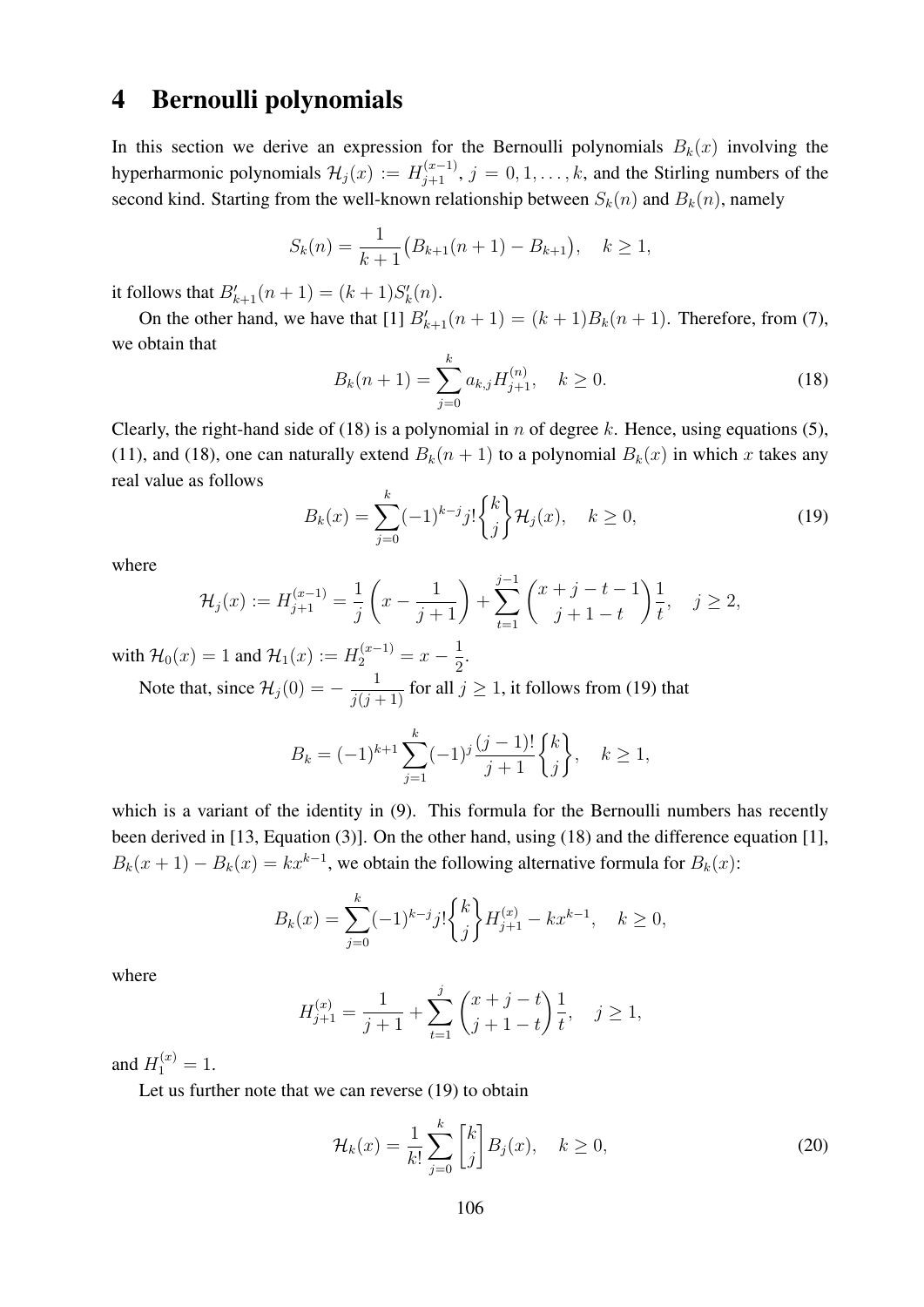where  $\begin{bmatrix} k \\ i \end{bmatrix}$  $j_j^k$  are the (unsigned) Stirling numbers of the first kind. Incidentally, setting  $x = 0$  in (20) allows us to deduce the following recursive formula for the Bernoulli numbers:

$$
\sum_{j=1}^{k} \binom{k}{j} B_j = -\frac{(k-1)!}{k+1}, \quad k \ge 1.
$$

A proof of this last identity using the Riordan array method can be found in [22, p. 288].

We end this section with the following important observation.

**Remark 4.1.** The j-th degree polynomials  $\mathcal{H}_j(x) := H_{j+1}^{(x-1)}$  introduced in this paper are closely *related to the so-called harmonic polynomials*  $H_i(x)$  *of degree j in* x defined in [5, Equation *(28)] by the ordinary generating function*

$$
\frac{-\ln(1-t)}{t(1-t)^{1-x}} = \sum_{j=0}^{\infty} H_j(x)t^j,
$$

*where*  $H_i(0) = H_{i+1}$ *. Indeed, it turns out that* 

$$
H_j(x) = H_{j+1}^{(1-x)}
$$
 and  $H_j(x) = H_j(2-x)$ ,

*or, conversely,*

$$
H_{j+1}^{(x)} = H_j(1-x)
$$
 and  $H_j(x) = H_j(2-x)$ .

*The harmonic polynomials*  $H_i(x)$ ,  $j \geq 0$ , have, in particular, the explicit representation (see *[5, Theorem 5.4])*

$$
H_j(x) = \sum_{t=1}^{j+1} {j+1-t-x \choose j+1-t} \frac{1}{t},
$$

*which can be recovered by letting*  $j \rightarrow j + 1$  *and*  $n \rightarrow 1 - x$  *in* (11)*.* 

#### 5 Extension of formula (2) to negative values of  $n$

In [15], Mező defined the hyperharmonic function  $H_z^{(w)}$  involving the Pochhammer symbol  $(z)_w$ , gamma  $\Gamma(w)$  and digamma  $\Psi(w)$  functions, as

$$
H_z^{(w)} = \frac{(z)_w}{z\Gamma(w)} \big(\Psi(z+w) - \Psi(w)\big),
$$

where  $w, z + w \in \mathbb{C} \setminus \mathbb{Z}^-$ , and  $\mathbb{Z}^- = \{0, -1, -2, \dots\}$ . Based on the hyperharmonic function, Dil [8] presented formulas to calculate special values of  $H_z^{(w)}$  subjected to the above restriction of  $w, z+w \in \mathbb{C} \backslash \mathbb{Z}^+$ . Subsequently, Dil and Muniroğlu [9] showed a way to define "negative-ordered hyperharmonic numbers". According to [9, Definition 25], for positive integers n and r, the hyperharmonic number of negative order  $H_n^{(-r)}$  can be defined by

$$
H_n^{(-r)} = \begin{cases} \frac{(-1)^r r!}{n^{r+1}}, & n > r \ge 1; \\ \sum_{i=0}^{n-1} (-1)^i \binom{r}{i} \frac{1}{n-i}, & r \ge n > 1; \\ 1, & n = 1. \end{cases}
$$
 (21)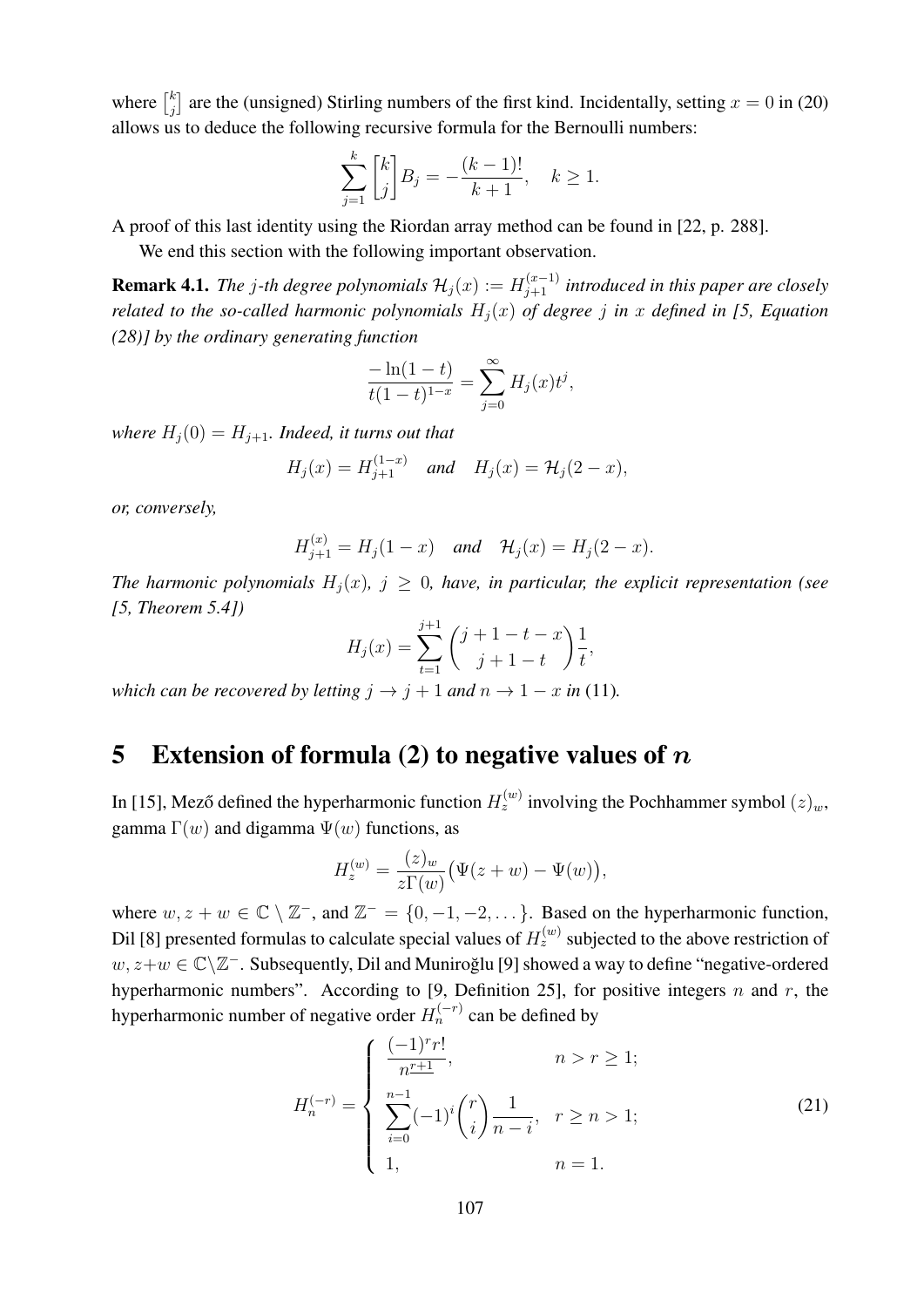Furthermore, as noted in [9], the identity (see [11, Equation (1.43)])

$$
\sum_{i=0}^{r} (-1)^{i} {r \choose i} \frac{1}{n-i} = \frac{(-1)^{r}}{(n-r) {n \choose r}},
$$

ensures the consistency of the definition in (21).

Therefore, for  $n \ge 1$ , we can use (21) to define  $H_{j+1}^{(-n)}$  as follows

$$
H_{j+1}^{(-n)} = \begin{cases} \sum_{i=0}^{j} \frac{(-1)^i}{j+1-i} \binom{n}{i}, & j \ge 1; \\ 1, & j = 0, \end{cases}
$$
 (22)

so that the extension of formula (2) to negative values of n can effectively be stated as

$$
S_k(-n) = \frac{(-1)^{k+1}}{k+1} \sum_{j=1}^{k+1} (-1)^j j! \begin{Bmatrix} k+1 \\ j \end{Bmatrix} \sum_{i=1}^j \frac{(-1)^i}{j+1-i} \binom{n}{i},\tag{23}
$$

for  $k > 0$  and  $n > 1$ .

**Remark 5.1.** It is a well-known fact that  $S_1(n)$  is a factor of  $S_k(n)$  for all  $k \ge 1$ , which means *that*  $S_k(-1) = 0$  *for all*  $k \ge 1$ *. We can check from* (23) *that the latter holds true. Indeed, setting*  $n = 1$  *in* (23) *gives* 

$$
S_k(-1) = \frac{(-1)^k}{k+1} \sum_{j=1}^{k+1} (-1)^j (j-1)! \binom{k+1}{j},
$$

*which is identically equal to zero for*  $k \geq 1$ , according to the identity (A.17) in [3].

Remark 5.2. *As we saw in the preceding section, the harmonic and hyperharmonic polynomials are related by*  $H_j(x) = H_{j+1}^{(1-x)}$  *or,*  $H_j(x) = H_{j+1}^{(-(x-1))}$ . Since the definition given in (22) is valid *for any*  $n \geq 1$ *, we can licitly use* (22) *to obtain the following representation of the harmonic polynomials introduced in [5, Section 5]*

$$
H_j(x) = \sum_{i=0}^j \frac{(-1)^i}{j+1-i} {x-1 \choose i}, \quad j \ge 1,
$$

and  $H_0(x) = 1$ . In particular, since  $\binom{-1}{i} = (-1)^i$ , the last formula yields, as it should be,  $H_j (0) = H_{j+1}.$ 

To close this paper, it is worth noting the symmetry property of the power sum polynomials  $S_k(n)$ , namely [17]

$$
S_k(-(n+1)) = (-1)^{k+1} S_k(n), \quad k \ge 1.
$$
 (24)

Thus, using (2), (23), and (24), we can express  $S_k(n)$  in the alternative form

$$
S_k(n) = \frac{1}{k+1} \sum_{j=1}^{k+1} (-1)^j j! \binom{k+1}{j} \sum_{i=1}^j \frac{(-1)^i}{j+1-i} \binom{n+1}{i},
$$

for  $k \geq 1$  and  $n \geq 0$ .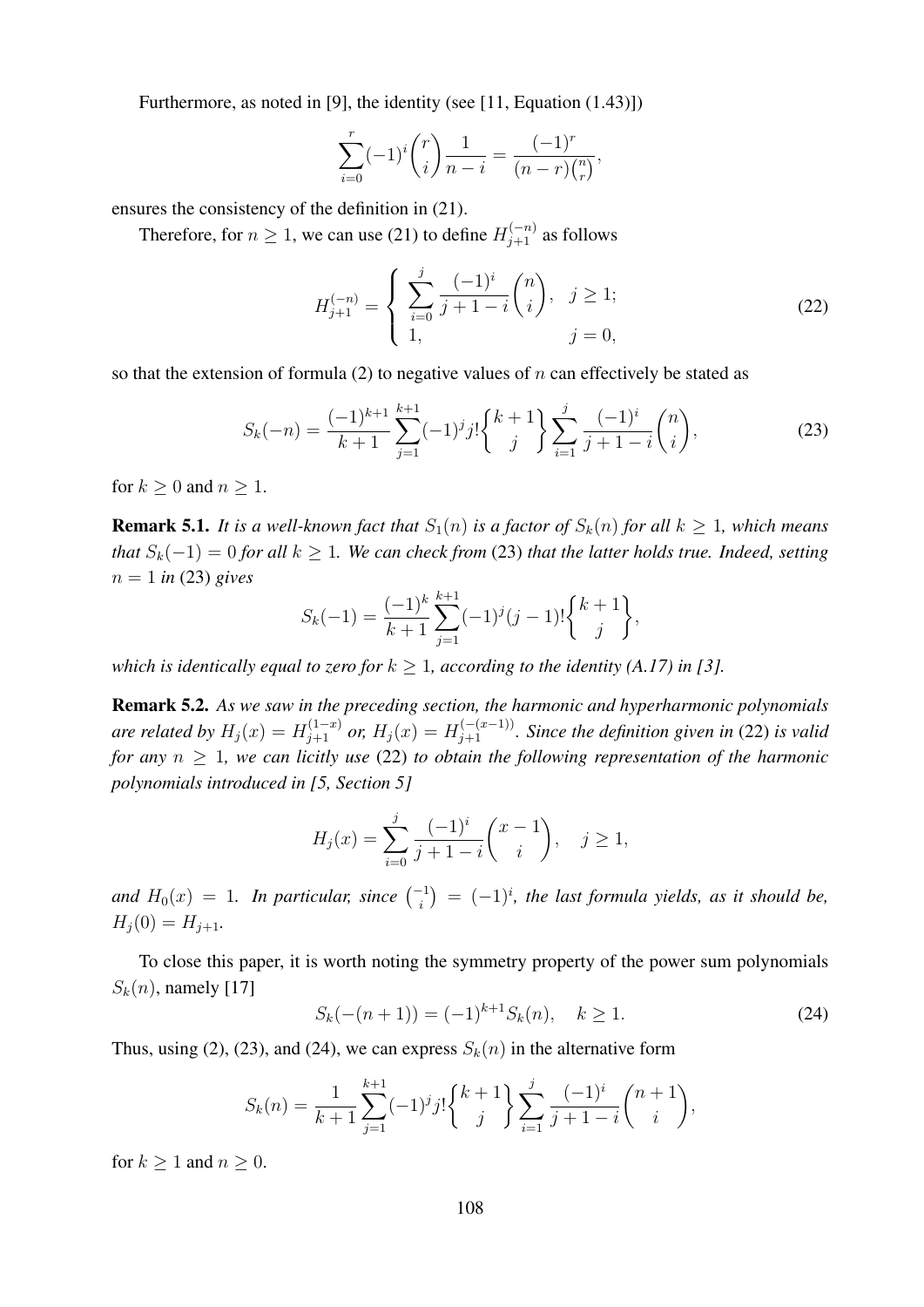## Acknowledgements

The author is grateful to the anonymous referees for their valuable comments and suggestions which led to improvements to this paper. He would also like to thank one of the referees for providing some pertinent references.

### References

- [1] Apostol, T. M. (2008). A primer on Bernoulli numbers and polynomials. *Mathematics Magazine*, 81(3), 178–190.
- [2] Benjamin, A. T., Gaebler, D., & Gaebler, R. (2003). A combinatorial approach to hyperharmonic numbers. *Integers*, 3, 1–9. Article #A15.
- [3] Boyadzhiev, K. N. (2018). *Notes on the Binomial Transform: Theory and Table with Appendix on Stirling Transform*. World Scientific. Singapore.
- [4] Cereceda, J. L. (2015). An introduction to hyperharmonic numbers. *International Journal of Mathematical Education in Science and Technology*, 46(3), 461–469.
- [5] Cheon, Gi.-S., & El-Mikkawy, M. E. A. (2008). Generalized harmonic numbers with Riordan arrays. *Journal of Number Theory*, 128(2), 413–425.
- [6] Conway, J. H., & Guy, R. K. (1996). *The Book of Numbers*. Copernicus. New York.
- [7] Dil, A., & Mező, I. (2008). A symmetric algorithm for hyperharmonic and Fibonacci numbers. *Applied Mathematics and Computation*, 206(2), 942–951.
- [8] Dil, A. (2019). On the hyperharmonic function. *Suleyman Demirel University, Journal of ¨ Natural and Applied Sciences*, 23, Special Issue, 187–193.
- [9] Dil, A., & Muniroğlu, E. (2020). Applications of derivative and difference operators on some sequences. *Applicable Analysis and Discrete Mathematics*, 14(2), 406–430.
- [10] Gould, H. W. (1972). *Combinatorial Identities: A Standardized Set of Tables Listing 500 Binomial Coefficient Summations*. Morgantown Printing and Binding Co., Morgantown (WV).
- [11] Gould, H. W. (1978). Evaluation of sums of convolved powers using Stirling and Eulerian numbers. *The Fibonacci Quarterly*, 16(6), 488–497.
- [12] Griffiths, M. (2002). Sums of powers of the terms in any finite arithmetic progression. *Mathematical Gazette*, 86(506), 269–271.
- [13] Jha, S. K. (2020). Two new explicit formulas for the Bernoulli numbers. *Integers*, 20, Article #A21, 5 pp.